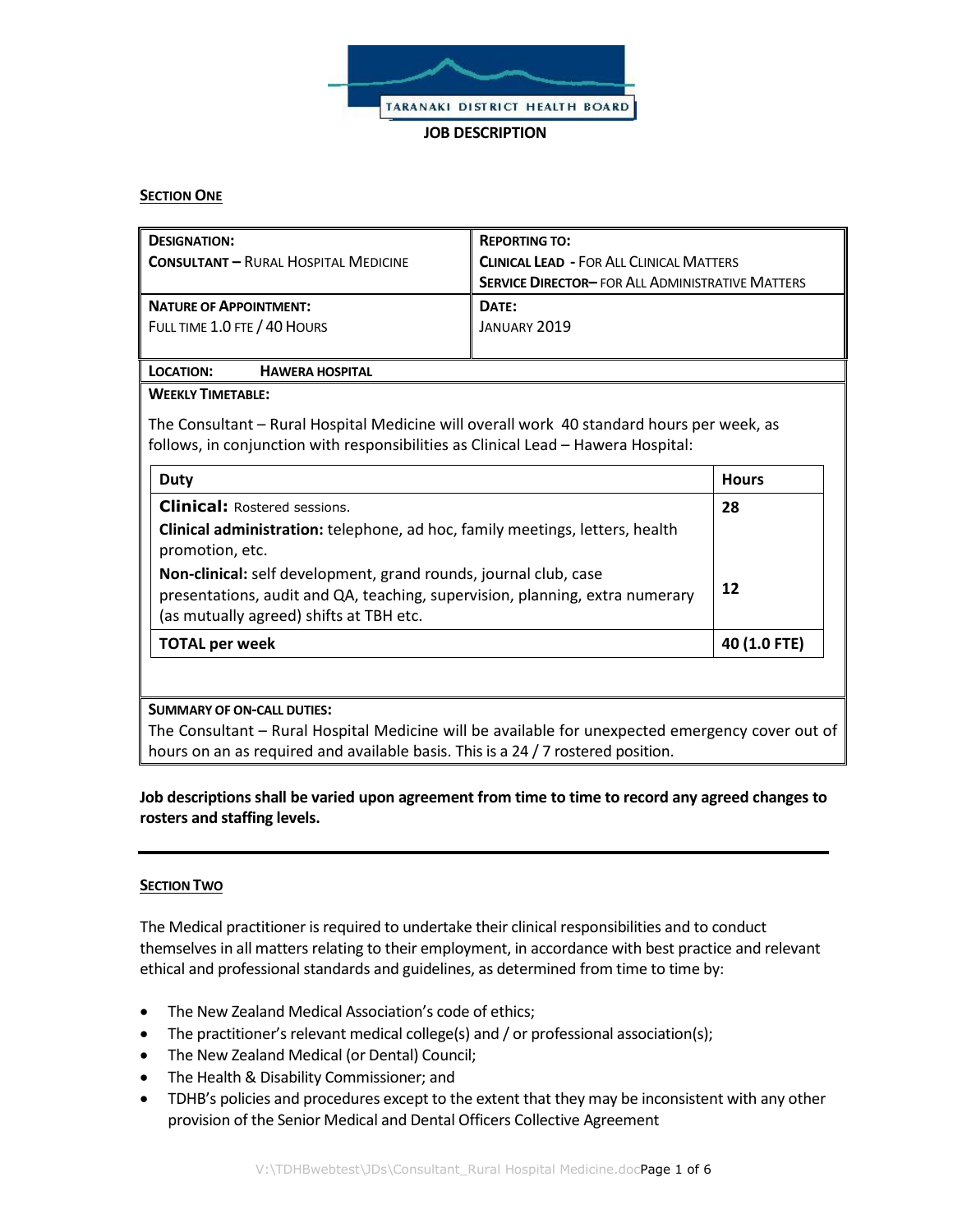# **SECTION THREE**

This section of your job description contains a list of the clinical duties and activities required for this particular position.

| Assessment and treatment of acute<br>⋗<br>presentations to the emergency<br>department | Ward rounds and ward work<br>⋗             |
|----------------------------------------------------------------------------------------|--------------------------------------------|
| Discussions and meetings with care                                                     | Reading and responding to patient          |
| ⋗                                                                                      | ➤                                          |
| givers and patients' whanau                                                            | referral letters                           |
| Multi-disciplinary meetings, case                                                      | Research and study related to the          |
| ⋗                                                                                      | ➤                                          |
| conference and reviews                                                                 | treatment of a specific patient            |
| Telephone and other ad hoc<br>➤<br>consultations                                       | Community health promotion activities<br>➤ |
| ETTs on an as required basis                                                           | Preparation of police, coroner, legal, ACC |
| ⋗                                                                                      | and similar reports                        |

### **Clinical Duties**

- Provide efficient and effective assessment and management of Hawera Hospital patients in the emergency department and the inpatient ward following accepted professional guidelines.
- Work with other Team members to mutually agreed work schedules and waiting list management processes, in consultation with the Clinical Lead / Service Director. See Hawera Hospital Work Schedule and Task Analysis for detailed work schedules.
- Conduct regular ward rounds and ward work at a time that facilitates efficient patient flows and meets treatment objectives.
- Carry out investigative and treatment procedures within the Organisation where possible.
- Liaise with specialists in New Plymouth Base hospital (and occasionally other hospitals) for advice as required.
- Be responsible for the referral of any patients under their care to other centres for specialist treatment when appropriate.
- Maintain comprehensive and accurate records for all patients seen.
- Provide verbal advice to GP's who telephone for assistance.
- Ensure that discharge summaries are completed by the team, ideally at time of discharge but otherwise within 24hrs of discharge.

#### On call

There is no formal on call attached to this position.

As part of the support for a rural hospital you will be available for unexpected emergency cover out of hours on an as required and available basis.

#### **Measurement Methods**

- Clinical Audit
- Peer review
- Agreed clinical throughput targets
- Compliments and formal complaints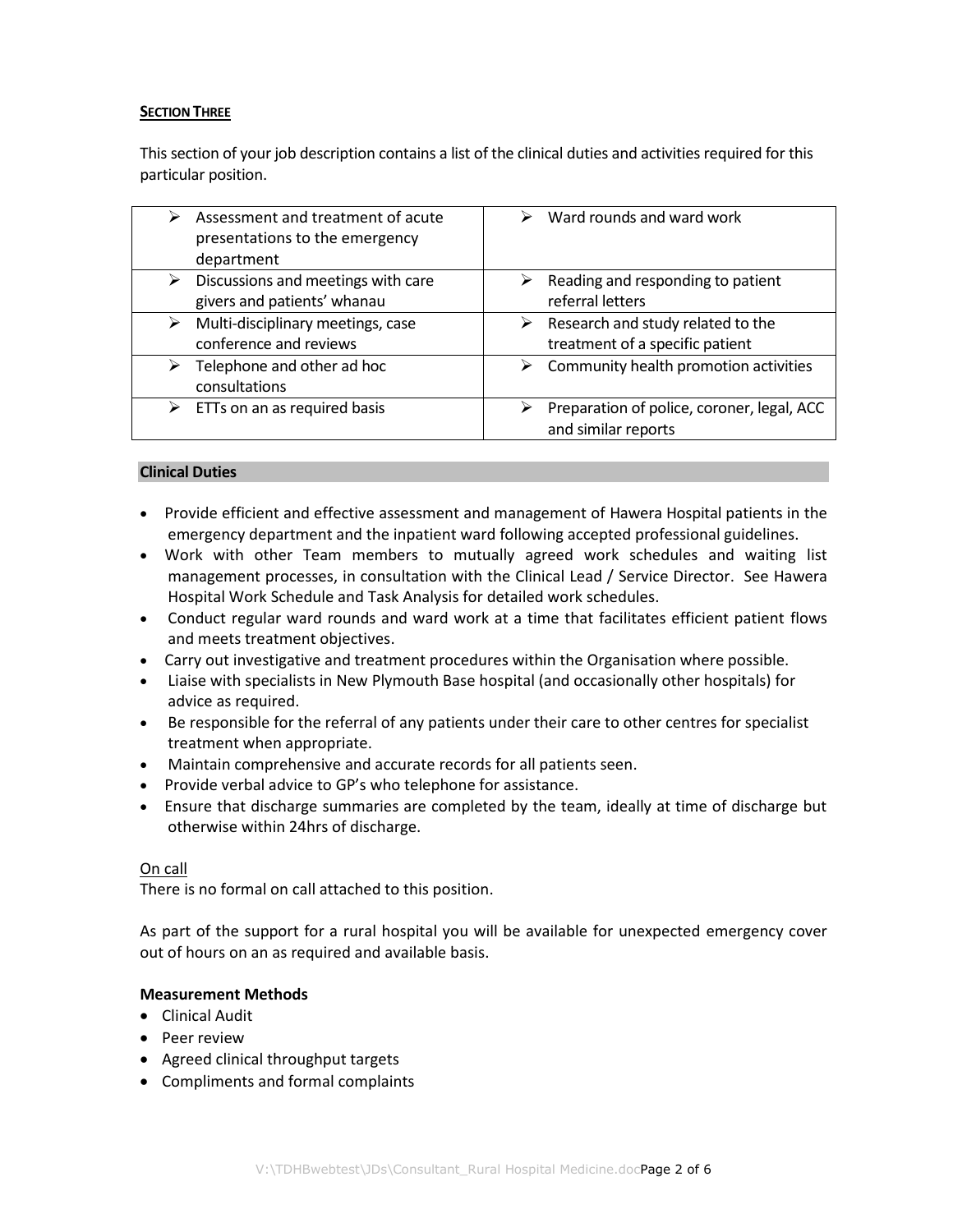# **Patient Care**

- Patients will be given a full explanation of all procedures and treatments.
- Informed consent will be obtained from all patients before undertaking any test or procedures in accordance with the Organisation's policy
- Family or significant others will be kept informed, where possible with the patient's consent.
- Effective interpersonal relationships will be maintained with staff and patients and families.
- You will be familiar with the role of consumer affairs/complaints officer, cultural concerns, patient rights and relevant current legislation.
- Problems and complaints will be handled sensitively and expediently. Input into complaint investigation will be provided as requested by Clinical Lead / Service Director or delegate.
- You will, as far as time permits, be available to assist community groups and specialist societies in health promotion and will be available at the request of the Chief Operating Officer or Clinical Lead to make comments through the media on matters concerning public health.

### **Measurement Methods**

- Customer satisfaction surveys
- Compliments & formal Complaints
- Community feedback

### **Environment and Facilities**

- As requested, you will contribute to the development of relevant departmental / organisational plans, capital budgets, etc and participate in relevant projects.
- You will work with the HOD and Clinical Service Director on effective resource utilisation.
- Any plan for new technology or provision of service must be endorsed by Clinical Lead / Service Director before progression. This applies to both internal and external service development.
- You will demonstrate an awareness of expenditure on supplies and pharmaceuticals and the budgetary implications associated with this.
- You will assist with education and monitoring of junior medical staff to ensure appropriate ordering of investigations and treatments.

# **Measurement Methods**

Consultation processes are maintained

#### **Quality Assurance**

You will:

- Work with the Clinical Lead / Service Director to ensure that clinical practice is consistent with Specialist College and national guidelines for a secondary provider.
- Contribute to the departmental clinical quality assurance system, including regular clinical audit, review of patient care (length of patient stay, mortality and morbidity reviews, audit, regular clinical meetings).
- Contribute to the ongoing evaluation of the department's service as a whole.
- Contribute to the formal review of medical staff within the relevant Department.
- Attend clinical meetings as scheduled.

#### **Measurement Methods**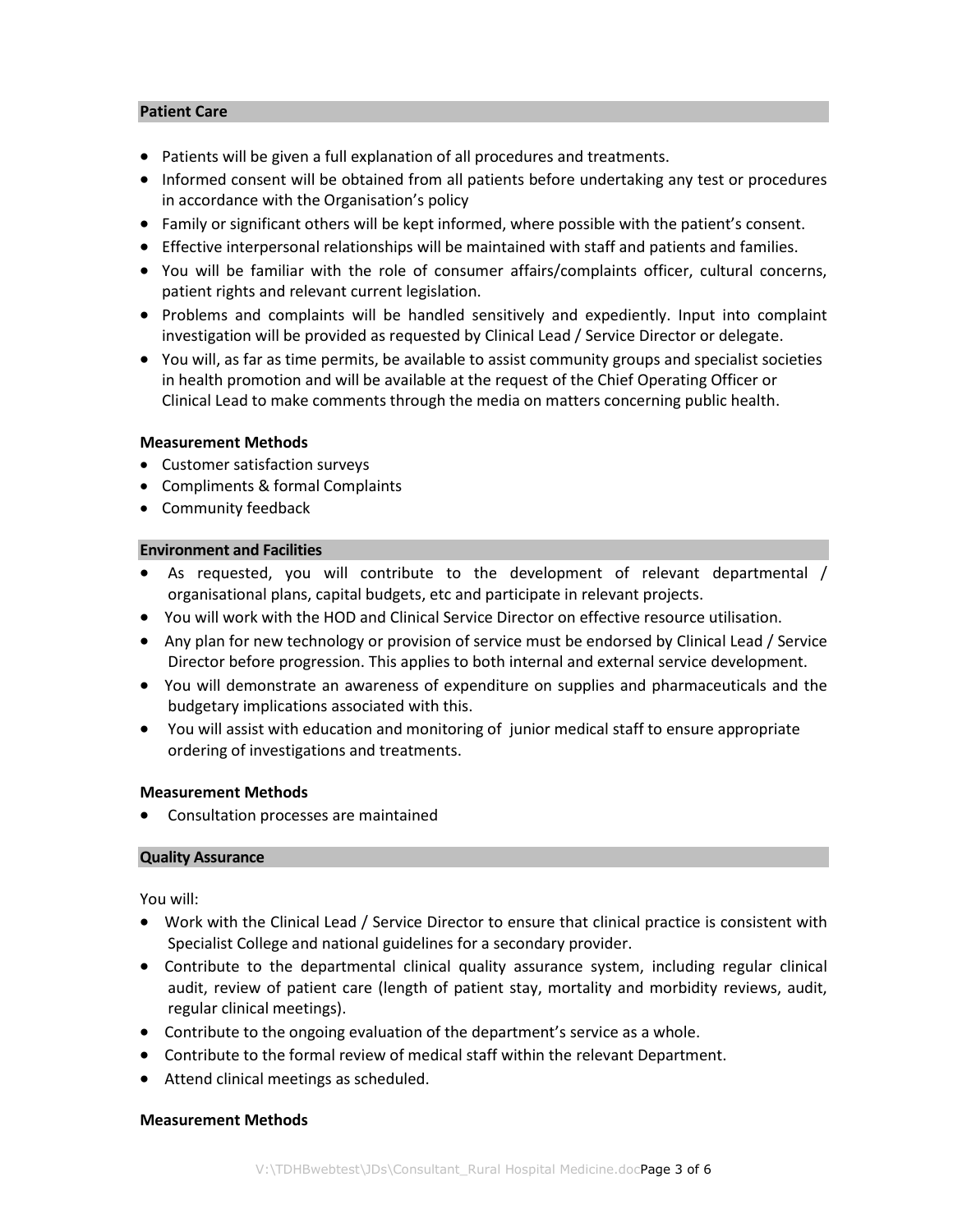- Clinical audit
- Organisational Audit
- National Audit

# **SECTION FOUR Non-Clinical Duties**

This section contains a reasonably comprehensive list of the non-clinical duties or other professional activities not covered above. A mix of such duties might be :

| CME and professional self development<br>≻ | $\triangleright$ Teaching, including preparation time |
|--------------------------------------------|-------------------------------------------------------|
| Audit and quality assurance and            | Supervision and oversight of others                   |
| improvement activities                     |                                                       |
| Grand rounds                               | Service or department administration                  |
| Research                                   | Planning meetings                                     |
| Clinical pathway development               | Credentialling                                        |
| Journal Club                               |                                                       |

# **Team Work**

You will:

- Regularly assess registrars to ensure that they are competent to undertake safe and effective clinical care.
- Provide guidance and support to junior medical staff in order to develop and maintain their clinical practice.
- Hold regular discussions, where appropriate, with other health professionals to ensure a multidisciplinary approach to patient care.
- Ensure that junior medical staff are given clear guidance and are aware of the expectations and relevant organisational policies pertaining to the Department.
- Ensure that formal teaching of junior medical staff occurs as scheduled.
- Contribute to in-service programmes as scheduled.
- Be available to cover your colleagues when they are sick or on leave (within the constraints of your existing workload).
- Contribute to the formal review of junior medical staff.

# **Measurement Methods**

- Junior staff review
- Feedback from general staff
- Peer review

# **Personal Development & Research**

You will, through your CME leave and any accessible normal non clinical time, endeavour to:

- Maintain competence and keep abreast of any new updates in clinical practice through literature review, attendance at relevant conferences, internal professional development etc.
- Be enrolled in appropriate professional re-certification programme.
- Be familiar with all modern investigative techniques, and use such techniques where appropriate and affordable.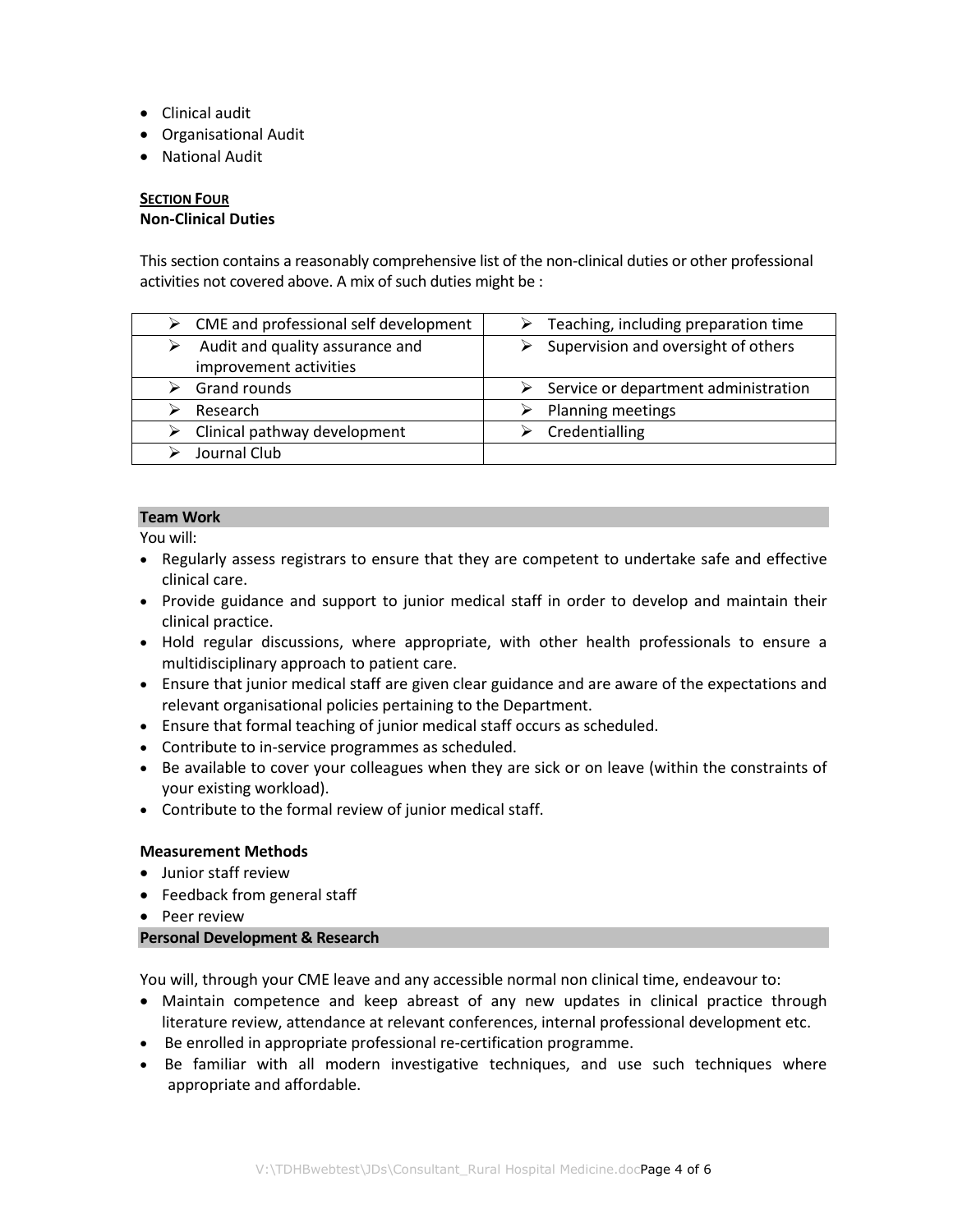Be encouraged to undertake research. Such research, or involvement in therapeutic trials, will receive formal approval of the Research Ethical Committee and be carried out in accordance with its protocol. Progress reports will be provided to the CMA as appropriate

#### **Measurement Methods**

- Credentialling Committee review
- Ethics Committee report
- Peer review

### **KEY WORKING RELATIONSHIPS:**

| Head of Department:           | Direct reporting relationship and performance<br>appraisal |
|-------------------------------|------------------------------------------------------------|
| Service Director:             | Operational / management advice, support,<br>communication |
| <b>Chief Medical Advisor:</b> | Professional advice and support                            |
| Nursing/Administrative Staff: | Liaison and communication re daily activities              |
| Staff of the TDHB:            | Liaison, referrals and communication                       |
| <b>Referring Clinicians:</b>  | Liaison, referrals and communication                       |
| <b>Public and Patients:</b>   | Care of patient                                            |
| Independent Practitioners:    | Liaison, referrals and communication                       |

# **TARANAKI DISTRICT HEALTH BOARD STRATEGIC AIM**

Improving, promoting, protecting and caring for the health and wellbeing of the people of Taranaki.

- To promote healthy lifestyles and self responsibility
- To have the people and infrastructure to meet changing health needs
- To have people as healthy as they can be through promotion, prevention, early intervention and rehabilitation
- To have services that are people centred and accessible where the health sector works as one
- To have multi-agency approach to health
- To improve the health of Maori and groups with poor health status
- To lead and support the health and disability sector and provide stability throughout change
- To make the best use of the resources available

Taranaki Health is committed to the principles of the Treaty of Waitangi and in particular we work together by:

- Treating people with trust, respect and compassion.
- Communicating openly, honestly and acting with integrity.
- Enabling professional and organisational standards to be met.